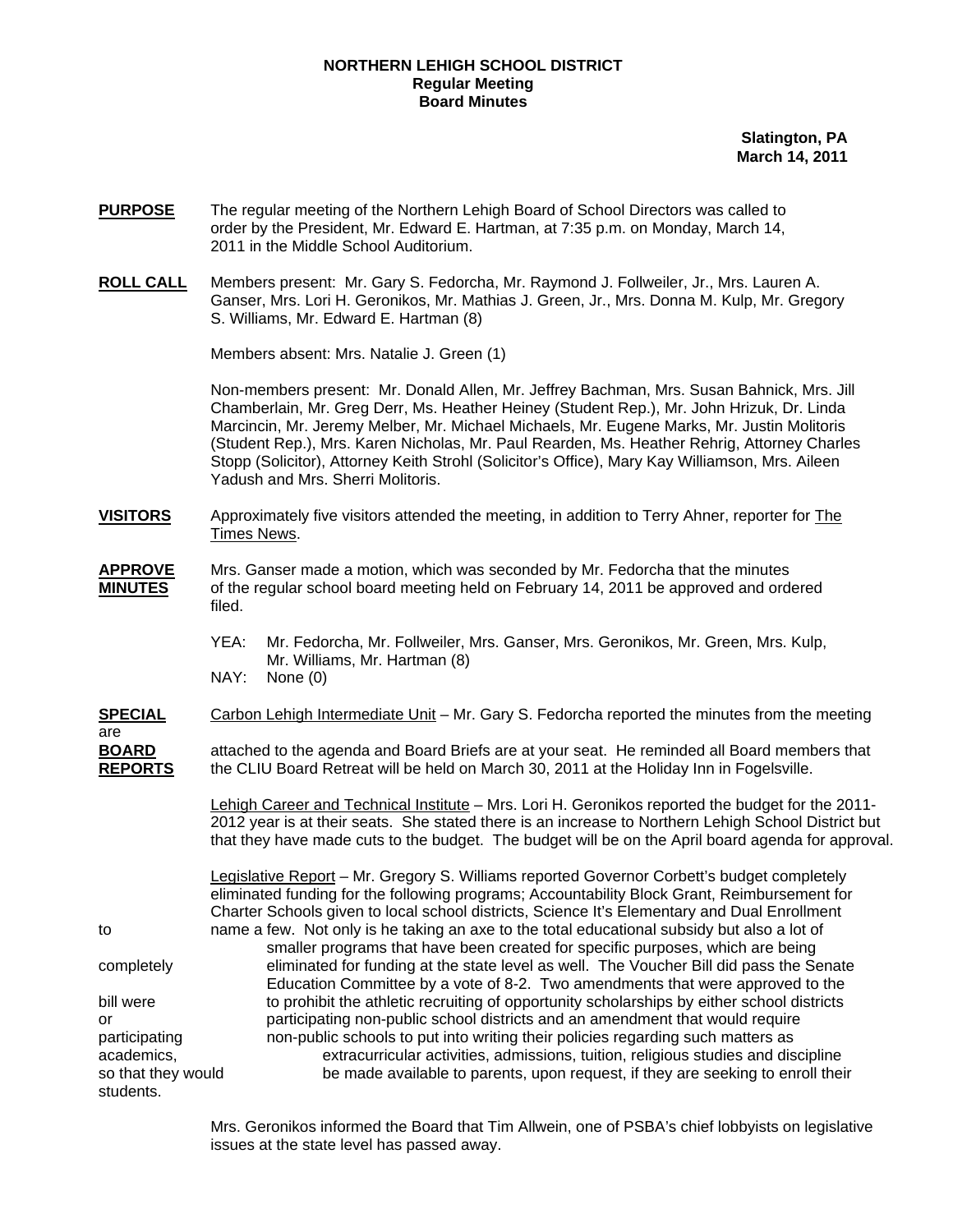Lehigh Carbon Community College – Mr. Mathias J. Green, Jr. reported that the college is also feeling the effects from Governor Corbett's budget cuts and that they are taking a look internally to see what they can do to stay on board as well.

| <b>SPECIAL</b>                                                                                                                                                                                                                 | <b>Committee Reports and/or Meetings</b>                                                                                                                                                                                                                                                                                                                                                                                                                                                  |  |
|--------------------------------------------------------------------------------------------------------------------------------------------------------------------------------------------------------------------------------|-------------------------------------------------------------------------------------------------------------------------------------------------------------------------------------------------------------------------------------------------------------------------------------------------------------------------------------------------------------------------------------------------------------------------------------------------------------------------------------------|--|
| <b>BOARD</b><br><b>REPORTS</b><br>(cont.)                                                                                                                                                                                      | Minutes of the Policy/Education Committee Meeting held on March 7, 2011 were distributed.                                                                                                                                                                                                                                                                                                                                                                                                 |  |
|                                                                                                                                                                                                                                | Minutes of the Technology/Buildings and Grounds Committee Meeting held on March 9, 2011<br>were distributed.                                                                                                                                                                                                                                                                                                                                                                              |  |
|                                                                                                                                                                                                                                | Minutes of the Finance Committee Meeting held on March 9, 2011 were distributed.                                                                                                                                                                                                                                                                                                                                                                                                          |  |
|                                                                                                                                                                                                                                | <b>Student Representatives to the Board Report</b>                                                                                                                                                                                                                                                                                                                                                                                                                                        |  |
|                                                                                                                                                                                                                                | Mr. Justin Molitoris and Ms. Heather Heiney distributed their written student representative report<br>and verbally reported on its contents.                                                                                                                                                                                                                                                                                                                                             |  |
| presentation<br>explained                                                                                                                                                                                                      | Federal and Other Programs Update - Mrs. Karen A. Nicholas presented a PowerPoint<br>on the district's current PVAAS data. Dr. Marcincin, Mrs. Chamberlain and Mrs. Yadush<br>the data related to their individual buildings.                                                                                                                                                                                                                                                             |  |
|                                                                                                                                                                                                                                | Business Manager's Report - Mr. Jeremy G. Melber stated there is an addendum tonight for the<br>approval and submission of PlanCon H project financing for the renovations project at Slatington<br>Elementary School. Once PlanCon H is approved, and filed, the district can begin to file for<br>reimbursement for payments that have already been made on the project. The LCTI budget is<br>before you. The budget does ask for a 4.02% increase in the operating budget which is an |  |
| increase                                                                                                                                                                                                                       | of \$39,363.00 to Northern Lehigh. The district has been waiting for two phases to come                                                                                                                                                                                                                                                                                                                                                                                                   |  |
| through                                                                                                                                                                                                                        | before a proposed budget can be presented. The first phase was the Governor's                                                                                                                                                                                                                                                                                                                                                                                                             |  |
| budget and the                                                                                                                                                                                                                 | second phase is the Retirement Incentive Plan. The first phase did come through                                                                                                                                                                                                                                                                                                                                                                                                           |  |
| and by the school<br>budget will be                                                                                                                                                                                            | board meeting in April the second phase will be completed and a preliminary                                                                                                                                                                                                                                                                                                                                                                                                               |  |
| which is a loss of                                                                                                                                                                                                             | presented. The Governor's budget has cut the basic education levels by 8.57%<br>basic education subsidy in the amount of \$618,637.00 to the district. The                                                                                                                                                                                                                                                                                                                                |  |
| Governor's budget has                                                                                                                                                                                                          | also cut our districts Accountability Block Grant in the amount \$348,000,                                                                                                                                                                                                                                                                                                                                                                                                                |  |
| the EAP Tutoring Grant in                                                                                                                                                                                                      | the amount of \$52,755.00, the Dual Enrollment Grant in the amount of                                                                                                                                                                                                                                                                                                                                                                                                                     |  |
| \$18,733.00, and Charter                                                                                                                                                                                                       | School Reimbursement in the amount of \$35,000.00. Originally                                                                                                                                                                                                                                                                                                                                                                                                                             |  |
| we were looking at just over a 1.2<br>million dollar deficit but with these additional cuts the district is now                                                                                                                |                                                                                                                                                                                                                                                                                                                                                                                                                                                                                           |  |
| looking at a 1.54 million dollar<br>deficit. We are expecting to save a significant amount of money in                                                                                                                         |                                                                                                                                                                                                                                                                                                                                                                                                                                                                                           |  |
| the Retirement Incentive and the<br>administrative team is also putting together some other operational<br>the board will receive a rough draft of the preliminary budget that will reflect<br>and financial plans. Next month |                                                                                                                                                                                                                                                                                                                                                                                                                                                                                           |  |
| a balanced budget with<br>a 0% tax increase.                                                                                                                                                                                   |                                                                                                                                                                                                                                                                                                                                                                                                                                                                                           |  |
|                                                                                                                                                                                                                                |                                                                                                                                                                                                                                                                                                                                                                                                                                                                                           |  |

Superintendent's Report – Mr. Michael W. Michaels

Mr. Michaels reported that the CLIU 2011 School Board Conference is being held on March 30, 2011 at the Holiday Inn Conference Center in Fogelsville. Two of our board members will be receiving awards. If any board member is interested in attending contact Sherri Molitoris by March 16, 2011.

Mr. Michaels said administration projected that the district would loose anywhere from 10-12% in state funding. In actuality, the district could loose 12-15% in funding. These cuts will affect a lot of programs. There are a lot of programs that are being cut by the Governor but he has said that he really wants those programs to continue to happen which puts school districts in a tough position. The budget is bad but we must remember that this was forced upon us. The district must come up with plans that will make our teachers and students successful even though many of our funding areas have been cut. The district's goal is a 0% increase and he feels we can reach that goal but he does feel terrible for the students at Northern Lehigh and the Commonwealth for these cuts.

Mr. Michaels stated that he and two other superintendents' had a meeting with Representative Julie Harhart and Representative Joe Brennan. The meeting was very spirited and they were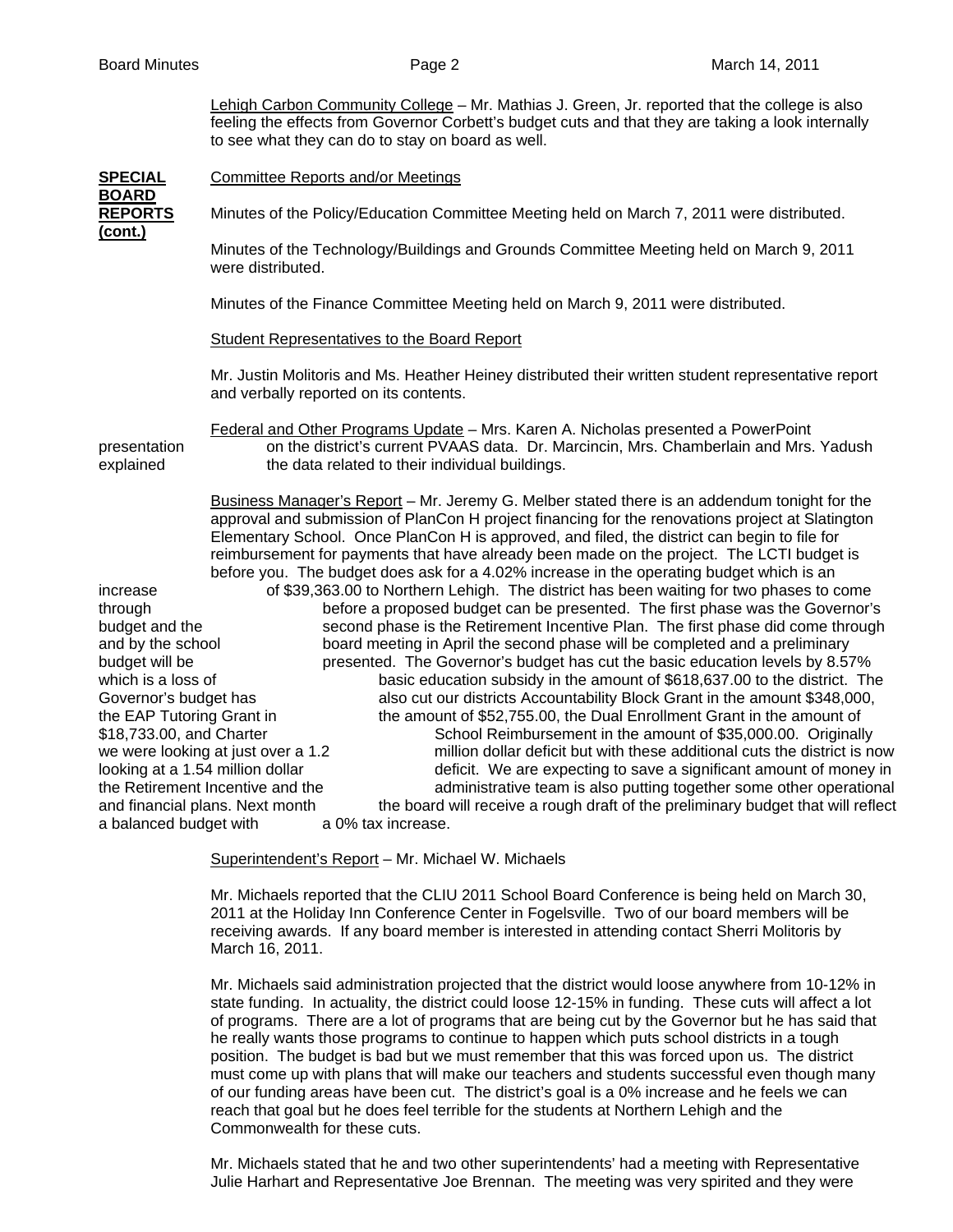able to express to a Republican and a Democratic Representative how the budget is effecting education in PA. The question was asked if there is a chance that some of these things will change and the answer was yes but to a very small degree.

| <b>SPECIAL</b><br><b>REPORTS</b><br>(cont.)       | Mr. Michaels thanked Mrs. Nicholas for the PVAAS presentation. He stated that the PSSA<br>testing <b>BOARD</b> is a high stakes testing that is a PreK-12 issue. Mr. Rearden, Peters Elementary Principal, who<br>did not have an opportunity to speak, his faculty is challenged the same way the other building<br>principal's faculty are challenged. We directly equate how our students are doing as how they<br>were doing at Peters Elementary as well. Every teacher K-12 no matter what they teach is held<br>accountable for the PSSA tests. That is how our school district is graded. |
|---------------------------------------------------|---------------------------------------------------------------------------------------------------------------------------------------------------------------------------------------------------------------------------------------------------------------------------------------------------------------------------------------------------------------------------------------------------------------------------------------------------------------------------------------------------------------------------------------------------------------------------------------------------|
|                                                   | Mr. Hartman reported that an executive session was held prior to tonight's meeting to discuss<br>personnel issues.                                                                                                                                                                                                                                                                                                                                                                                                                                                                                |
| <b>PERSONNEL</b>                                  | Mr. Fedorcha made a motion, which was seconded by Mr. Green, that the Board of Education<br>approves the following personnel items:                                                                                                                                                                                                                                                                                                                                                                                                                                                               |
| Family<br>Medical<br>Leave<br>teaching            | Approve the request of employee #6822 to take a Family Medical Leave for maternity beginning<br>on or about May 13, 2011. The employee will be using accumulated sick days and personal<br>days in conjunction with the Family Medical Leave. Employee plans to return to current<br>position upon release from their attending physician on or about June 13, 2011.                                                                                                                                                                                                                              |
| Inclusion<br>2010-2011<br>Retirement<br>Incentive | Approve the inclusion of Suzanne Tobing, 6 <sup>th</sup> grade teacher, in the Northern Lehigh School<br>District's 2010-2011 Retirement Incentive Plan adopted by the Board of Education on<br>January 10, 2011.                                                                                                                                                                                                                                                                                                                                                                                 |
| Plan                                              | Approve the inclusion of Denise Papay, Kindergarten teacher, in the Northern Lehigh School<br>District's 2010-2011 Retirement Incentive Plan adopted by the Board of Education on<br>January 10, 2011.                                                                                                                                                                                                                                                                                                                                                                                            |
| Resignations/<br>Retirement<br>the                | Accept the retirement resignation of Suzanne Tobing from her position as 6 <sup>th</sup> grade teacher,<br>provided that the Board of Education approves her inclusion in the 2010-2011 Retirement<br>Incentive Plan, effective August 15, 2011. At this time she will begin her retirement from<br>Northern Lehigh School District after 35 years of service.                                                                                                                                                                                                                                    |
| the                                               | Accept the retirement resignation of Denise Papay from her position as Kindergarten teacher,<br>provided that the Board of Education approves her inclusion in the 2010-2011 Retirement<br>Incentive Plan, effective June 30, 2011. At this time she will begin her retirement from<br>Northern Lehigh School District after 21 years of service.                                                                                                                                                                                                                                                 |
| Game<br>Workers<br>2010-2011                      | Approve the following person as a Game Worker for the 2010-2011 school year. Game Workers<br>consist of ticket sellers and takers, game announcers, scoreboard operators, timers, field judges,<br>scorekeepers. Rate of pay is consistent with the rates approved on the 2010-2011<br>Supplementary Personnel Salary Schedule.                                                                                                                                                                                                                                                                   |
|                                                   | Patricia Jones                                                                                                                                                                                                                                                                                                                                                                                                                                                                                                                                                                                    |
| Substitute<br>Instructional                       | Approve the following substitute teachers for the 2010-2011 school year at the 2010-2011<br>substitute teacher rates as approved on the Supplementary Personnel Salary Schedule:                                                                                                                                                                                                                                                                                                                                                                                                                  |
|                                                   | Laura Tatusko* - English<br>Shawn Borger* - Emergency Permit Nurse<br>*Pending Verification of Missing Documents                                                                                                                                                                                                                                                                                                                                                                                                                                                                                  |
|                                                   | Mr. Fedorcha, Mr. Follweiler, Mrs. Ganser, Mrs. Geronikos, Mr. Green, Mrs. Kulp,<br>YEA:<br>Mr. Williams, Mr. Hartman (8)<br>NAY:<br>None $(0)$                                                                                                                                                                                                                                                                                                                                                                                                                                                   |
| <b>CONFER-</b>                                    | Mr. Follweiler made a motion, which was seconded by Mrs. Geronikos, that the Board of                                                                                                                                                                                                                                                                                                                                                                                                                                                                                                             |

**NCES** Education approves the following conference items: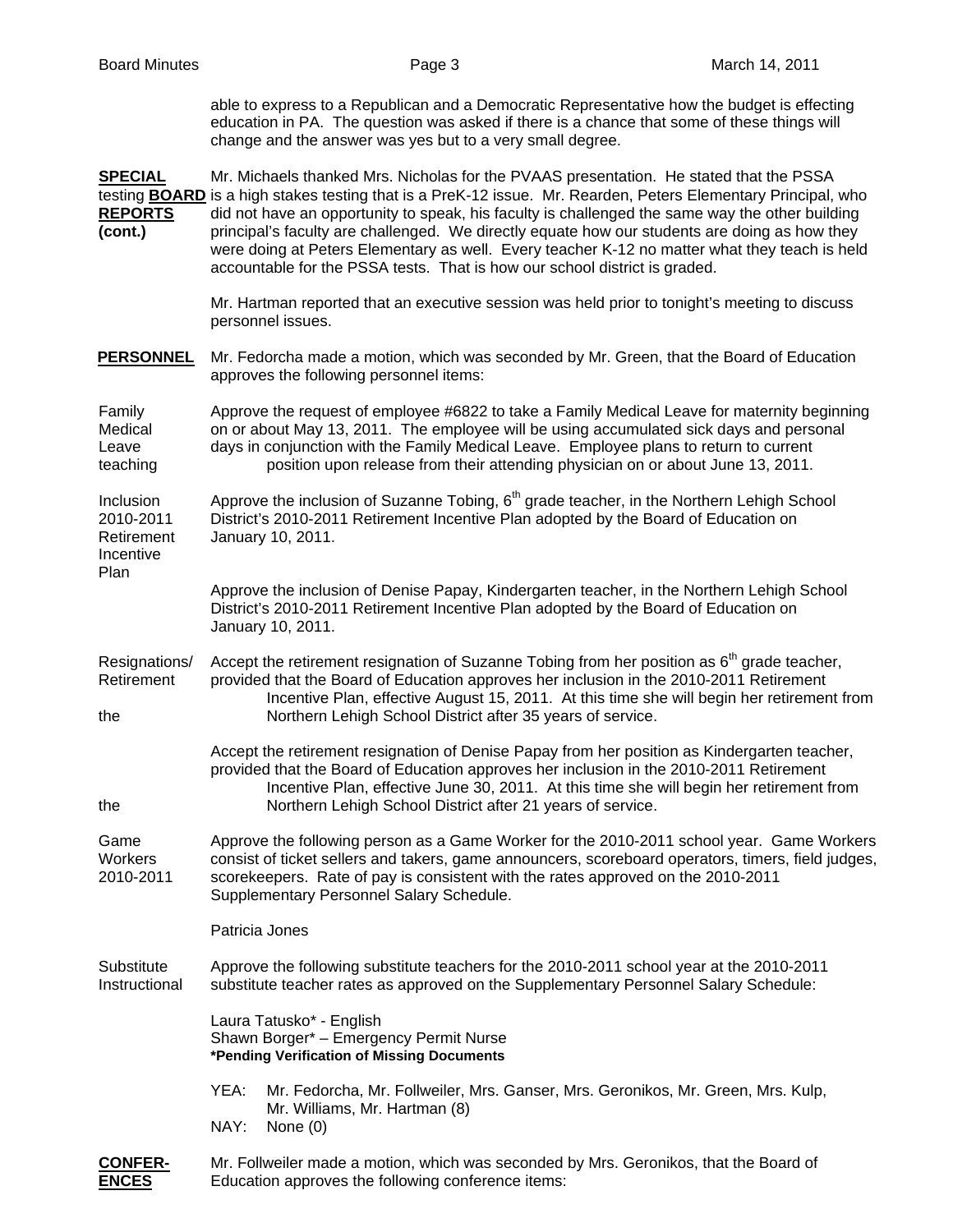| <b>CONFER-</b><br><b>ENCES</b><br><u>(cont.)</u>                    | Susan Bahnick - Child Nutrition Directors Retreat - April 3 & 4, 2011 - State College, PA -<br>Registration: \$125.00, Lodging: \$65.00, Travel: \$171.36 - Total Approximate Cost: \$361.35 -<br>Funding: Cafeteria Budget<br>Mr. Fedorcha, Mr. Follweiler, Mrs. Ganser, Mrs. Geronikos, Mr. Green, Mrs. Kulp,<br>YEA:<br>Mr. Williams, Mr. Hartman (8)<br>NAY:<br>None $(0)$                                                                                                                                                                       |
|---------------------------------------------------------------------|------------------------------------------------------------------------------------------------------------------------------------------------------------------------------------------------------------------------------------------------------------------------------------------------------------------------------------------------------------------------------------------------------------------------------------------------------------------------------------------------------------------------------------------------------|
| <b>POLICY</b>                                                       | Mr. Williams made a motion, which was seconded by Mr. Fedorcha, that the Board of<br>Education approves the following policy item:                                                                                                                                                                                                                                                                                                                                                                                                                   |
| Homebound<br>Instruction                                            | It is recommended that he Board of Education grant homebound instruction for an 8 <sup>th</sup> grade<br>student, Student No. 1547800, for five hours per week, effective March 9, 2011 and continuing<br>until April 9, 2011.                                                                                                                                                                                                                                                                                                                       |
|                                                                     | YEA:<br>Mr. Fedorcha, Mr. Follweiler, Mrs. Ganser, Mrs. Geronikos, Mr. Green, Mrs. Kulp,<br>Mr. Williams, Mr. Hartman (8)<br>NAY:<br>None $(0)$                                                                                                                                                                                                                                                                                                                                                                                                      |
| <b>CURRIC-</b><br><b>ULUM AND</b><br><b>INSTRUC-</b><br><b>TION</b> | Mrs. Ganser made a motion, which was seconded by Mrs. Geronikos, that the Board of<br>Education approves the following curriculum and instruction items:                                                                                                                                                                                                                                                                                                                                                                                             |
| 2011-2012<br><b>District</b><br>Calendar                            | Approve the 2011-2012 Northern Lehigh School District Calendar as presented.                                                                                                                                                                                                                                                                                                                                                                                                                                                                         |
| <b>CLIU</b><br>2011-2012<br><b>Facilities</b><br>Plan               | Approve the following resolution to adopt the 2011-2012 Carbon Lehigh Intermediate Unit<br>Facilities Plan Committee Report that was unanimously adopted by the CLIU Facilities Plan<br>Committee on January 28, 2011.                                                                                                                                                                                                                                                                                                                               |
| Committee<br>Report<br>to                                           | <b>RESOLVED:</b> It is recommended that the Northern Lehigh School District Board of Directors<br>approve the 2011-2012 Facilities Plan Committee Report as unanimously adopted by the CLIU<br>Facilities Plan Committee on January 28, 2011. In addition, the Board reaffirms its commitment<br>the original construct of the Facilities Planning, approved November 1, 1989, which consists of a<br>series of prioritized inquiries to be considered in determining future locations of the CLIU and<br>school district special education classes. |
|                                                                     | Mr. Fedorcha, Mr. Follweiler, Mrs. Ganser, Mrs. Geronikos, Mr. Green, Mrs. Kulp,<br>YEA:<br>Mr. Williams, Mr. Hartman (8)<br>NAY:<br>None $(0)$                                                                                                                                                                                                                                                                                                                                                                                                      |
| <b>NEW</b><br><b>BUSINESS</b>                                       | Mr. Green stated that on the board minutes from last month it stated that he was absent and<br>then down a little on the page it states that he had arrived at 7:32PM. He wanted to state that<br>he was in attendance for the meeting and if people only look at the top of the page and do not<br>read down to the bottom they will not realize that Mr. Green had attended the meeting.                                                                                                                                                           |
|                                                                     | Mr. Williams stated that when he did roll call Mr. Green was not there. As soon as Mr. Green<br>arrived, Mr. Williams stated to Mrs. Molitoris to reflect the minutes that Mr. Green had arrived at<br>7:32PM. Mr. Williams stated that he handled it this way because this is how it had been done in<br>the past.                                                                                                                                                                                                                                  |
|                                                                     | Mr. Green made a motion, which was seconded by Mr. Williams, that the Board of Education<br>approves the following new business item:                                                                                                                                                                                                                                                                                                                                                                                                                |
| Audit<br>years Response                                             | Approve the audit response to the Auditor General's Performance Audit Report for the fiscal<br>ending June 30, 2007 and 2008.                                                                                                                                                                                                                                                                                                                                                                                                                        |
|                                                                     | YEA:<br>Mr. Fedorcha, Mr. Follweiler, Mrs. Ganser, Mrs. Geronikos, Mr. Green, Mrs. Kulp,                                                                                                                                                                                                                                                                                                                                                                                                                                                             |

Mr. Williams, Mr. Hartman (8)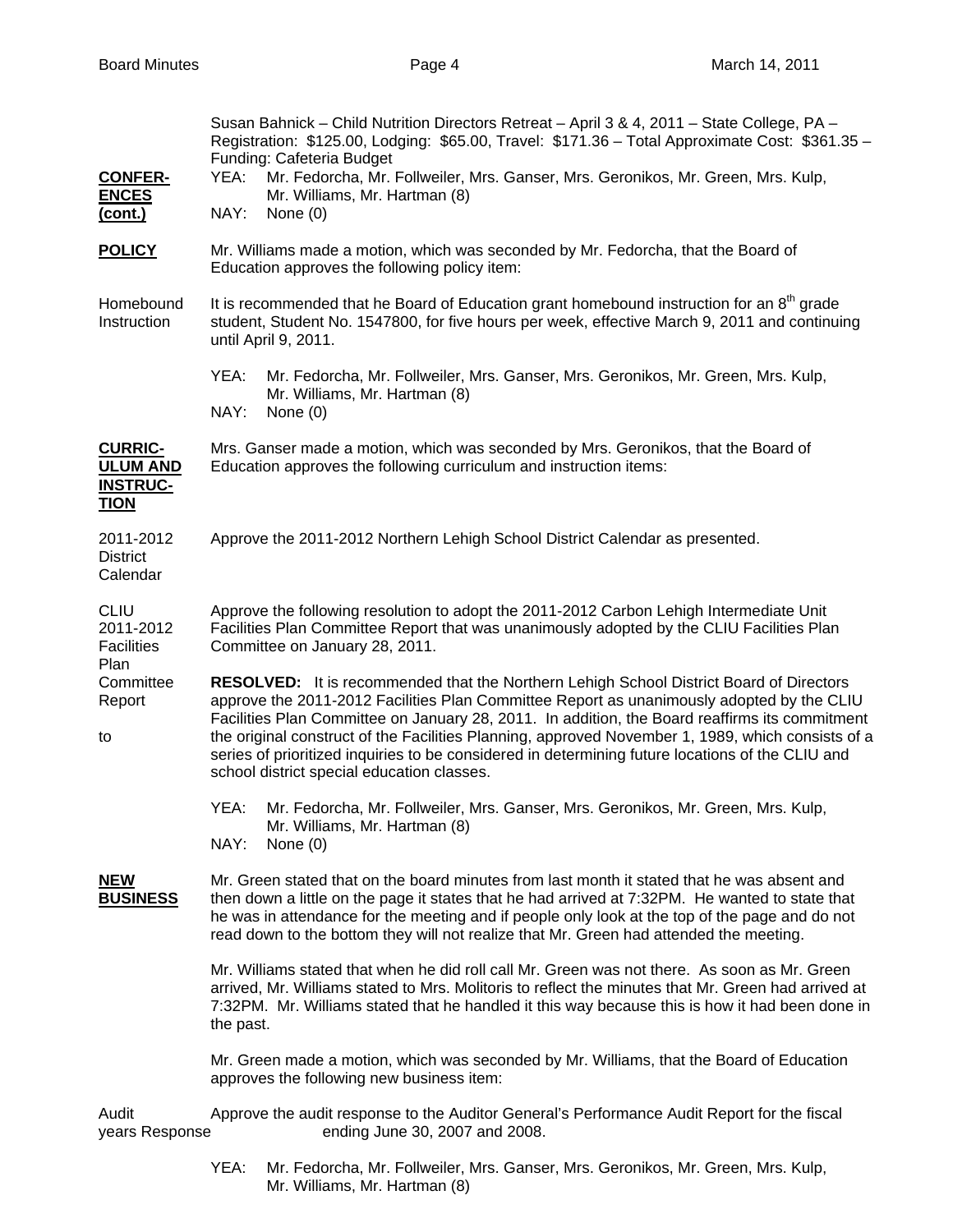**FINANCIAL** Mrs. Ganser made a motion, which was seconded by Mr. Fedorcha, that the Board of Education

NAY: None (0)

 approves the following financial items: Financial Approve the Following Financial Reports: Reports General Fund February 2011 NLMS Student Activities Account month of February 2011 NLHS Student Activities and Scholarship Acct for the month of February 2011 List of **Approve the Following List of Bills:** Bills General Fund month of February & March Cafeteria Fund month of February Athletic Fund month of February Refreshment Stand month of February Construction Fund month of February OAA Approve to authorize proper officials to execute an agreement between the Northern Lehigh Agreement School District and OAA Orthopedic Specialists of Allentown for the purpose of providing the 2011-2016 services of a qualified athletic trainer for the 2011-2012, 2012-2013, 2013-2014, 2014-2015, 2015-2016 school years. Costs for said services would be \$28,800 for 2011-2012 (0% increase), \$29,090 for 2012-2013 (1% increase), 29,380 for 2013-2014 (1% increase), 29,970 for 2014-2015 (2% increase), and 30,570 for 2015-2106 (2% increase). In addition Addendum B is a rider for Athletic Trainer Services for Middle School Sports at a fixed cost of \$1,800 per year over the duration of the contract. PowerSchool Authorize administration to enter into an agreement with Carbon Lehigh Intermediate Unit #21 to Agreement continue serving the district's student information system needs with Pearson (formerly Apple) 2010-2015 PowerSchool. The effective date of this agreement is July 1, 2010 and will be in effect for 5 years and thereafter will automatically renew for successive one year terms. First year usage fee is \$26,137.50 and is based on 2,050 students at a cost of \$12.75 annually per student. Usage fees are subject to increase based on current prices with the guarantee that the usage fee will not increase more than 5% from the previous year. Level 3 Approve a three-year (3) contract renewal for local and long-distance telephone service with Level Communi- 3 Communications at a monthly recurring cost of \$1,103.62 per month, \$0.0266 per minute for cations intrastate calls and \$0.0170 per minute for interstate calls. 2011-2014 Renewal Approve the renewal of our cellular phone service with Verizon Wireless for the two (2) phones Verizon used by our maintenance department for \$61.13 per month. This is a month to month agreement. **Wireless** PlanCon H Approve the submission of PlanCon Part H: Project Financing to the Pennsylvania Department of Education for the additions and alterations to Slatington Elementary School. YEA: Mr. Fedorcha, Mr. Follweiler, Mrs. Ganser, Mrs. Geronikos, Mr. Green, Mrs. Kulp, Mr. Williams, Mr. Hartman (8) NAY: None (0)

**INFOR-** PlanCon Part G, Project Accounting Based on Bids has been reviewed and approved by PDE. **MATION**

 Minutes of the Lehigh Carbon Community College Board of Trustees meeting held on February 3, 2011 were distributed.

> Minutes of the Carbon Lehigh Intermediate Unit 21 Board of Directors meeting held on January 17, 2011 were distributed.